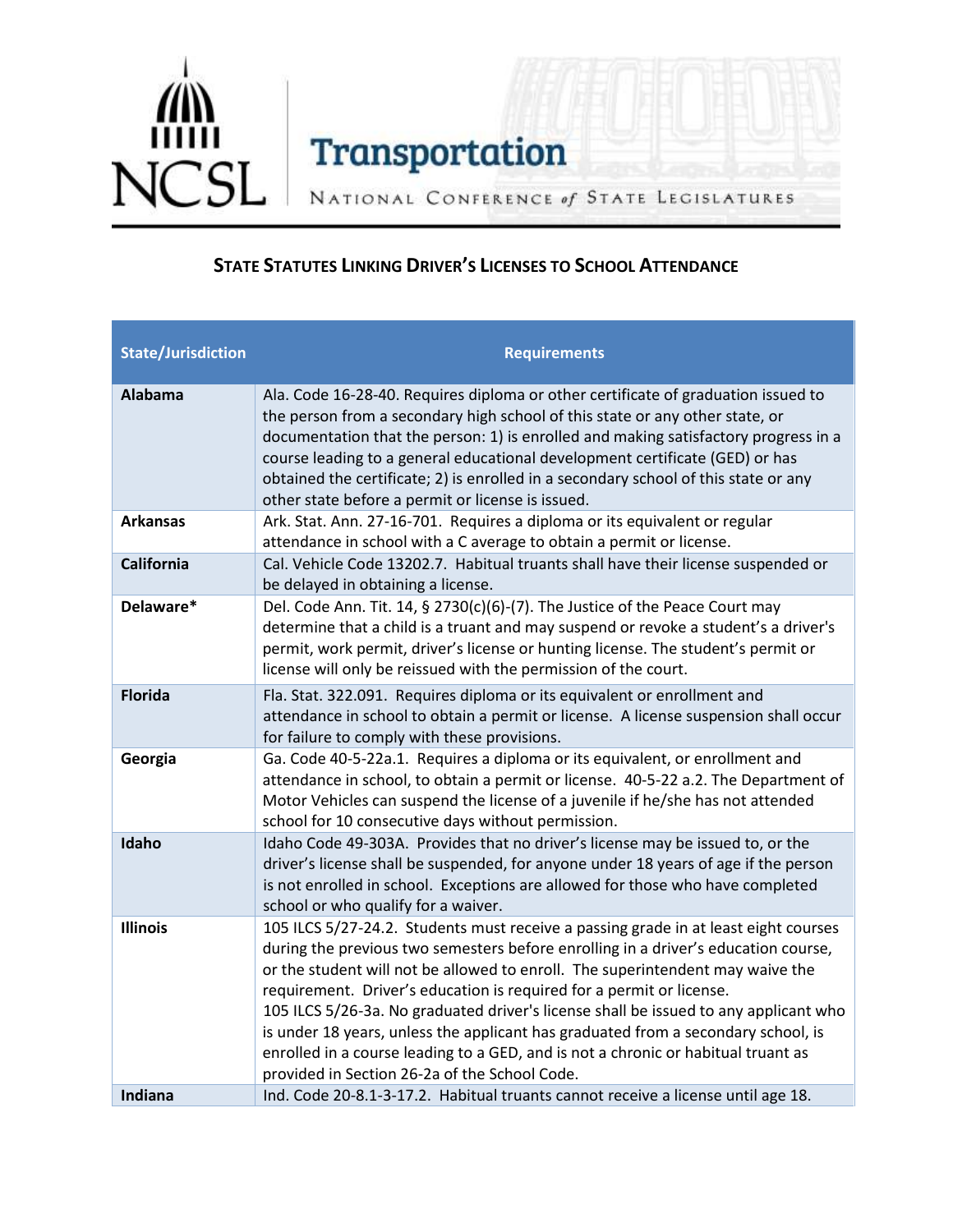

NATIONAL CONFERENCE of STATE LEGISLATURES

| lowa               | Iowa Code Annotated Title VII. Subtitle 6. Chapter 299. § 299.1B. A person who<br>does not attend a public school, an accredited nonpublic school, competent private<br>instruction, an alternative school, or adult education classes shall not receive an<br>intermediate or full driver's license until age 18.                                                                                                                                                                                                                                                                                                                                                                                                                                                                                                                                                                                                                                                                                                                                                                                                                                                                |
|--------------------|-----------------------------------------------------------------------------------------------------------------------------------------------------------------------------------------------------------------------------------------------------------------------------------------------------------------------------------------------------------------------------------------------------------------------------------------------------------------------------------------------------------------------------------------------------------------------------------------------------------------------------------------------------------------------------------------------------------------------------------------------------------------------------------------------------------------------------------------------------------------------------------------------------------------------------------------------------------------------------------------------------------------------------------------------------------------------------------------------------------------------------------------------------------------------------------|
| <b>Kansas</b>      | Kan. Stat. Ann. § 72 -89c02. Provides a school administrator shall file a report with<br>the DMV when the student has violated certain behavioral rules. Upon receipt of<br>the notice, the division of vehicles shall suspend the pupil's driver's license or<br>privilege to operate a motor vehicle on the streets and highways of this state. The<br>duration of the suspension shall be for a period of one year.                                                                                                                                                                                                                                                                                                                                                                                                                                                                                                                                                                                                                                                                                                                                                            |
| Kentucky           | Ky. Rev. Stat. 186.440. Requires a diploma or its equivalent or enrollment and<br>successful participation in school to obtain a permit or license.<br>Ky. Rev. Stat. 159.051. When a student age 16 or 17 drops out of school or is<br>declared to be academically deficient, the school administrator or designee shall<br>notify the superintendent of schools of the district in which the student is a<br>resident or is enrolled. A student shall be deemed to have dropped out of school<br>when he or she has nine or more unexcused absences in the preceding semester. A<br>student shall be deemed to be academically deficient when he has not received<br>passing grades in at least four courses, or the equivalent of four courses, in the<br>preceding semester. The superintendent shall report the student's name and Social<br>Security number to the Transportation Cabinet. As soon as possible thereafter, the<br>cabinet shall notify the student that his or her operator's license, intermediate<br>license, permit or privilege to operate a motor vehicle has been revoked or denied<br>and shall inform the student of his or her right to a hearing. |
| Louisiana          | L.R.S. 32:431.1. No minor may be issued a driver's license or learner's permit for<br>the operation of a motor vehicle unless, at the time of application, documentation<br>is presented to the department that the minor has received high school diploma or<br>enrolled and is attending high school. No minor shall be issued a license or license<br>or permit shall be suspended upon written notification from a school board that<br>the minor is habitually absent or tardy.                                                                                                                                                                                                                                                                                                                                                                                                                                                                                                                                                                                                                                                                                              |
| <b>Maryland</b>    | Md. Transportation Code Ann. §16-105. An instructional permit cannot be issued<br>to an applicant under the age of 16 if the applicant's school attendance record<br>indicates more than 10 unexcused absences during the previous school semester.                                                                                                                                                                                                                                                                                                                                                                                                                                                                                                                                                                                                                                                                                                                                                                                                                                                                                                                               |
| <b>Mississippi</b> | Miss. Code Ann. 63-1-9(1)(g). Requires diploma or its equivalent or attendance<br>and satisfactory progress in school for unmarried people under age 18 to receive a<br>driver's license                                                                                                                                                                                                                                                                                                                                                                                                                                                                                                                                                                                                                                                                                                                                                                                                                                                                                                                                                                                          |
| New Mexico*        | N.M. ADMIN. CODE tit. 6, § 10.8.8(B). The children's court can order a habitual<br>truant's driving privileges suspended for a specified time not to exceed 90 days on<br>the first finding of habitual truancy and not to exceed one year for a subsequent<br>finding of habitual truancy.                                                                                                                                                                                                                                                                                                                                                                                                                                                                                                                                                                                                                                                                                                                                                                                                                                                                                       |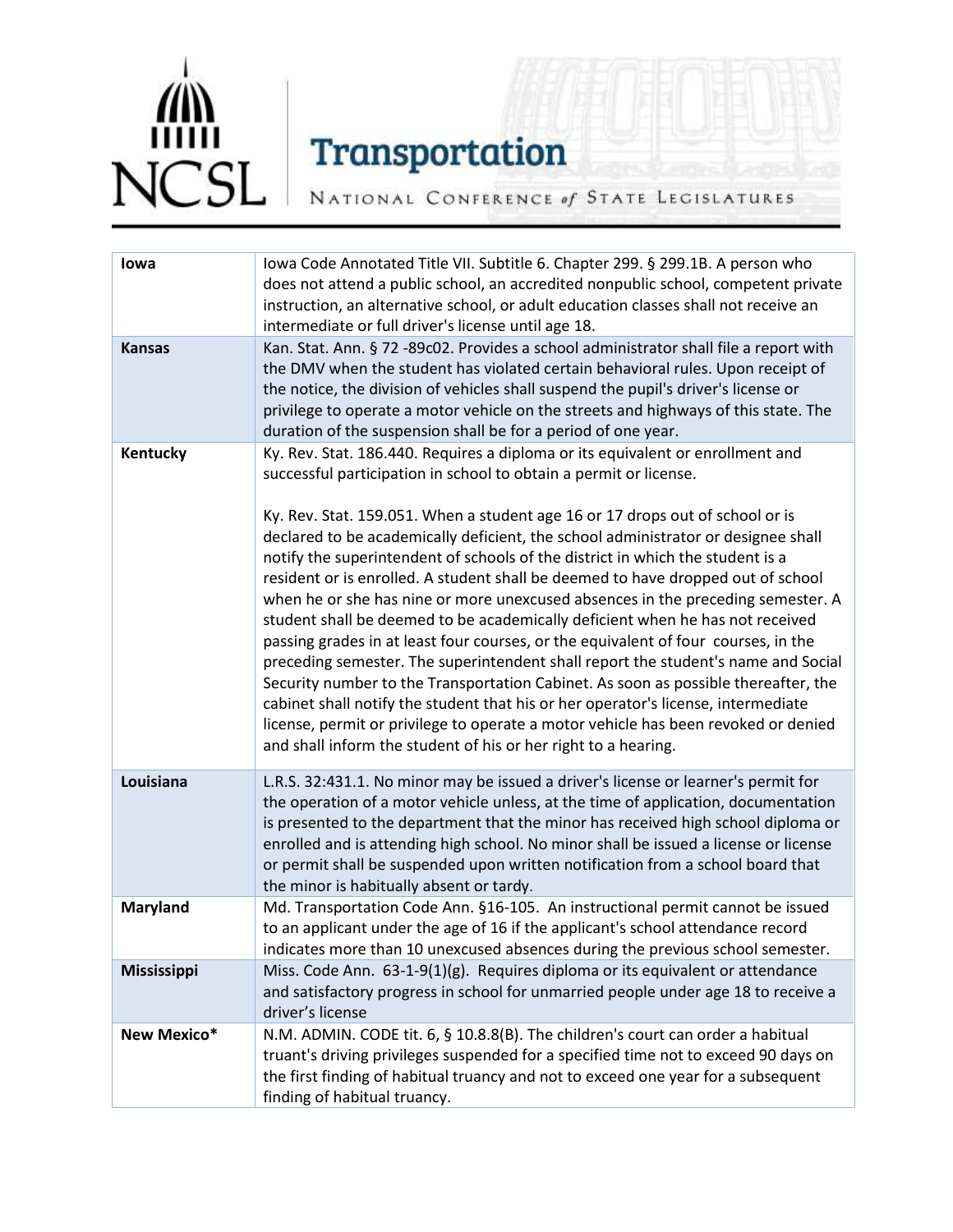

NATIONAL CONFERENCE of STATE LEGISLATURES

| <b>Nevada</b>         | Nev. Rev. Stat. 62E.430. If a child is adjudicated by the Juvenile Court as a habitual<br>truant and if the child is age 14 or over, the Juvenile Court must order the student's<br>driving privileges to be suspended for a specified time of at least 30 days but not<br>more than six months. If the child does not possess a driver's license, the juvenile<br>court must prohibit the child from applying for a driver's license for 30 days.                                                                                                                  |
|-----------------------|---------------------------------------------------------------------------------------------------------------------------------------------------------------------------------------------------------------------------------------------------------------------------------------------------------------------------------------------------------------------------------------------------------------------------------------------------------------------------------------------------------------------------------------------------------------------|
| <b>North Carolina</b> | N.C. Gen. Stat. 20-11 and 20-13.2. Requires school attendance and progress<br>toward a diploma or its equivalent to obtain a driving eligibility certificate.<br>Exceptions include substantial hardship if denied a certificate. The school authority<br>must notify the division if the student no longer meets the criteria for a driver<br>eligibility certificate.                                                                                                                                                                                             |
| Ohio                  | Ohio Rev. Code Ann. 4510.32. Suspends or denies a permit or license when a<br>student drops out of school. Requires notice to the DMV when the student drops<br>out.                                                                                                                                                                                                                                                                                                                                                                                                |
| <b>Oklahoma</b>       | Okla. Stat. Ann. tit. 6, §103. Requires the Department of Public Safety to deny a<br>request for a driver's license to any person under 18 years of age who is not, at the<br>time of application: a student at a school; in possession of a diploma or certificate<br>of completion; enrolled and making satisfactory progress in a program leading to a<br>Certificate of High School Equivalency; or excused pursuant to a lawful excuse.                                                                                                                        |
| Oregon*               | Or. Rev. Stat. § 339.254. Provides a school district board may establish a policy<br>regarding when a school superintendent or the board may file with the Department<br>of Transportation a written request to suspend the driving privileges if the student<br>has violated certain behavioral rules.                                                                                                                                                                                                                                                             |
| Pennsylvania          | 24 PS 13-1338.1. The department shall suspend or delay a license for truancy. A<br>child whose driving privileges have been suspended may have eligibility restored by<br>presenting a form certifying that the child has: attended school for at least two<br>months after the first conviction or four months after the second conviction<br>without an unexcused absence or tardy; is exempted from compulsory attendance;<br>or graduates, withdraws from school pursuant to compulsory attendance<br>requirements, receives a GED, or enlists in the military. |
| <b>Rhode Island</b>   | 2004 Public Law: 105 and 167 amended R.I.G.L. § 14-1-32. Gives the power to the<br>Juvenile Court to weigh the relative benefits of the juvenile retaining or losing<br>driving privileges. The court may deny, revoke, suspend and/or reinstate a<br>juvenile's driving privileges including both the learning license and/or driver's<br>license of any juvenile deemed wayward as a result of the family court finding the<br>child truant pursuant to chapter 19 of title 16 and/or wayward/delinquent.                                                         |
| <b>South Carolina</b> | S.C. Code Ann. §56-1-176. The Department of Motor Vehicles may not issue a<br>conditional driver's license or a special restricted driver's license to a person unless<br>the person: has a high school diploma or certificate, or a General Education<br>Development Certificate; or is enrolled in a public or private school or is home<br>schooled. Documentation of enrollment status must be presented to the<br>department by the applicant on a form approved by the department.                                                                            |